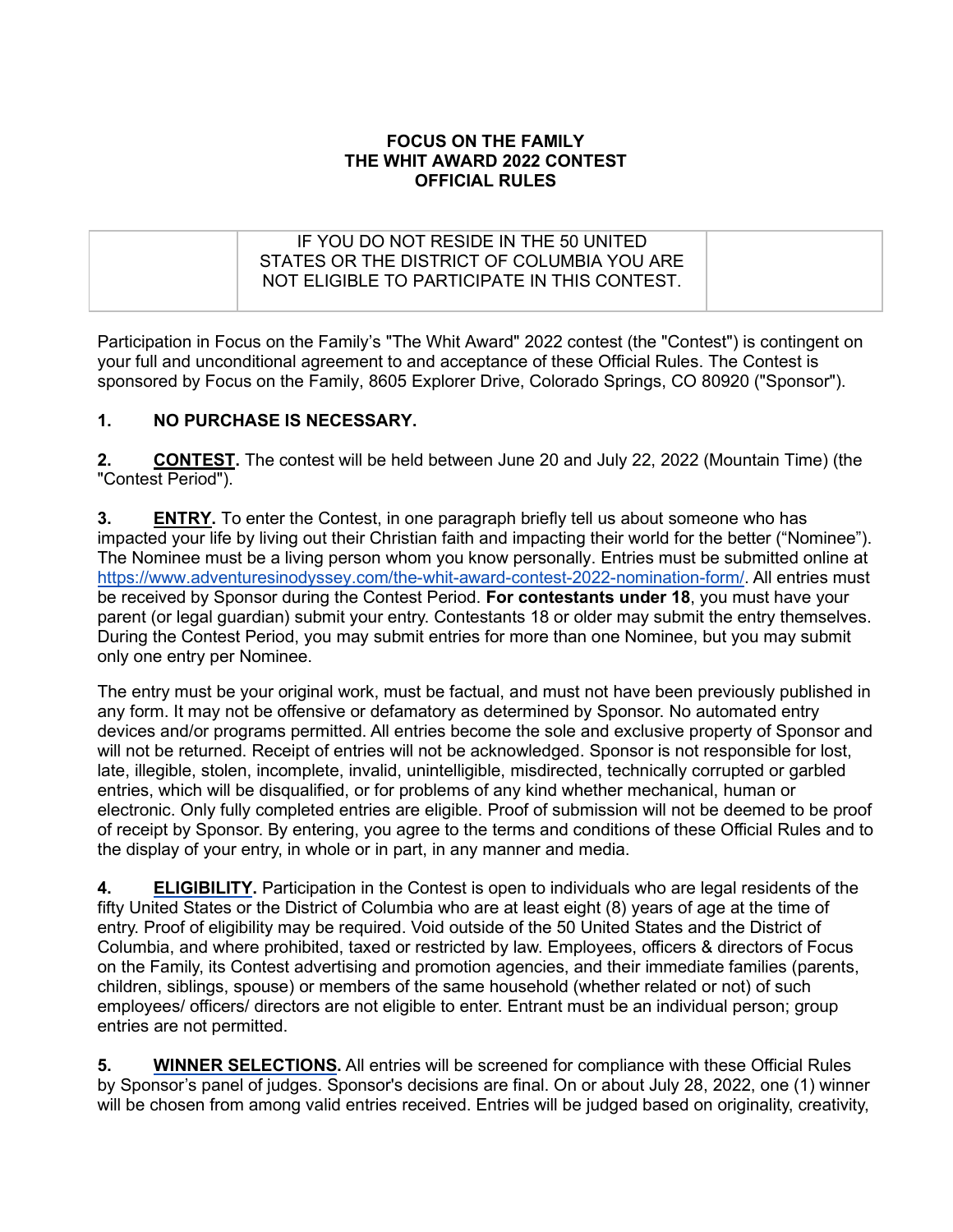and appropriateness to theme.

**6. PRIZE AND GIFT.** The winner will receive a one-year subscription to the Adventures in Odyssey Club valued at \$120. The Nominee of the winner will also receive a gift of Focus on the Family resources valued at approximately \$400 and a one-year subscription to the Adventures in Odyssey Club valued at \$120.

No cash alternative will be offered. No substitutions of prize or gift, except that Sponsor may substitute any portion of a prize or gift with something of equal or greater value, in Sponsor's sole discretion. Any portion of a prize not accepted by a winner, or any portion of a gift not accepted by the Nominee, is forfeited. Prize and gift are transferable, subject to Sponsor's approval. All federal, state and local taxes are the sole responsibility of the winner and Nominee.

**7. NOTIFICATION.** The potential winner will be notified within ten (10) days of selection. The potential winner and Nominee may be required to sign and return an Affidavit of Eligibility and/or Liability/Publicity Release form, within ten (10) days of receipt. If any prize or prize notification is returned as undeliverable, if a potential winner rejects his/her prize, if (at Sponsor's discretion) potential winner (or parent/legal guardian, if applicable) or Nominee does not sign and return the requested forms within ten (10) days of receipt, or in the event of noncompliance with these Official Rules, the prize will be forfeited and Sponsor reserves the right, but has no obligation, to select an alternate winner from all remaining eligible entries. Upon prize forfeiture, no compensation will be given.

**8. CONDITIONS.** Participation in this Contest and acceptance of a prize constitutes entrant's permission for Sponsor to (a) use his/her name, address (city and state), likeness, photograph, picture, voice, biographical information, entry and/or any statements made by entrant regarding the Contest or Sponsor and (b) copy, edit, use in any medium and manner, in whole or in part, the entry submitted for any purpose without notice or additional compensation, except where prohibited by law. By participating, entrant agrees to release and hold harmless Sponsor and Sponsor's advertising and promotion agencies and their respective parent companies, subsidiaries, affiliates, licensees, partners, representatives, agents, successors, assigns, and the employees, officers and directors of each of them, from any and all liability, for loss, harm, damage, injury, cost or expense whatsoever including without limitation, property damage, personal injury and/or death which may occur in connection with entrant's participation in this Contest, or possession, acceptance and/or use, misuse or non-use of prize or participation in any Contest-related activity and for any claims based on publicity rights, defamation or invasion of privacy and merchandise delivery. Sponsor is not responsible if any prize cannot be awarded due to delays or interruptions due to acts of God, acts of war, terrorism, natural disasters, weather, acts of terrorism, pandemics, or any other events outside of Sponsor's control. Entrants who do not comply with these Official Rules or attempt to interfere with this Contest in any way will be disqualified.

**9. ADDITIONAL TERMS.** No automatic, programmed; robotic or similar means of entry are permitted. Sponsor, its affiliates, partners and promotion and advertising agencies are not responsible for technical, hardware, software, telephone or other communications malfunctions, errors or failures of any kind, lost or unavailable network connections, web site, Internet, or ISP availability, unauthorized human intervention, traffic congestion, incomplete or inaccurate capture of entry information (regardless of cause) or failed, incomplete, garbled, jumbled or delayed computer transmissions which may limit one's ability to enter the Contest, including any injury or damage to entrant's or any other person's computer relating to or resulting from participating in this Contest or downloading any materials in this Contest. Sponsor reserves the right, in Sponsor's sole discretion, to cancel, terminate, modify, extend or suspend this Contest should (in Sponsor's sole discretion) virus,